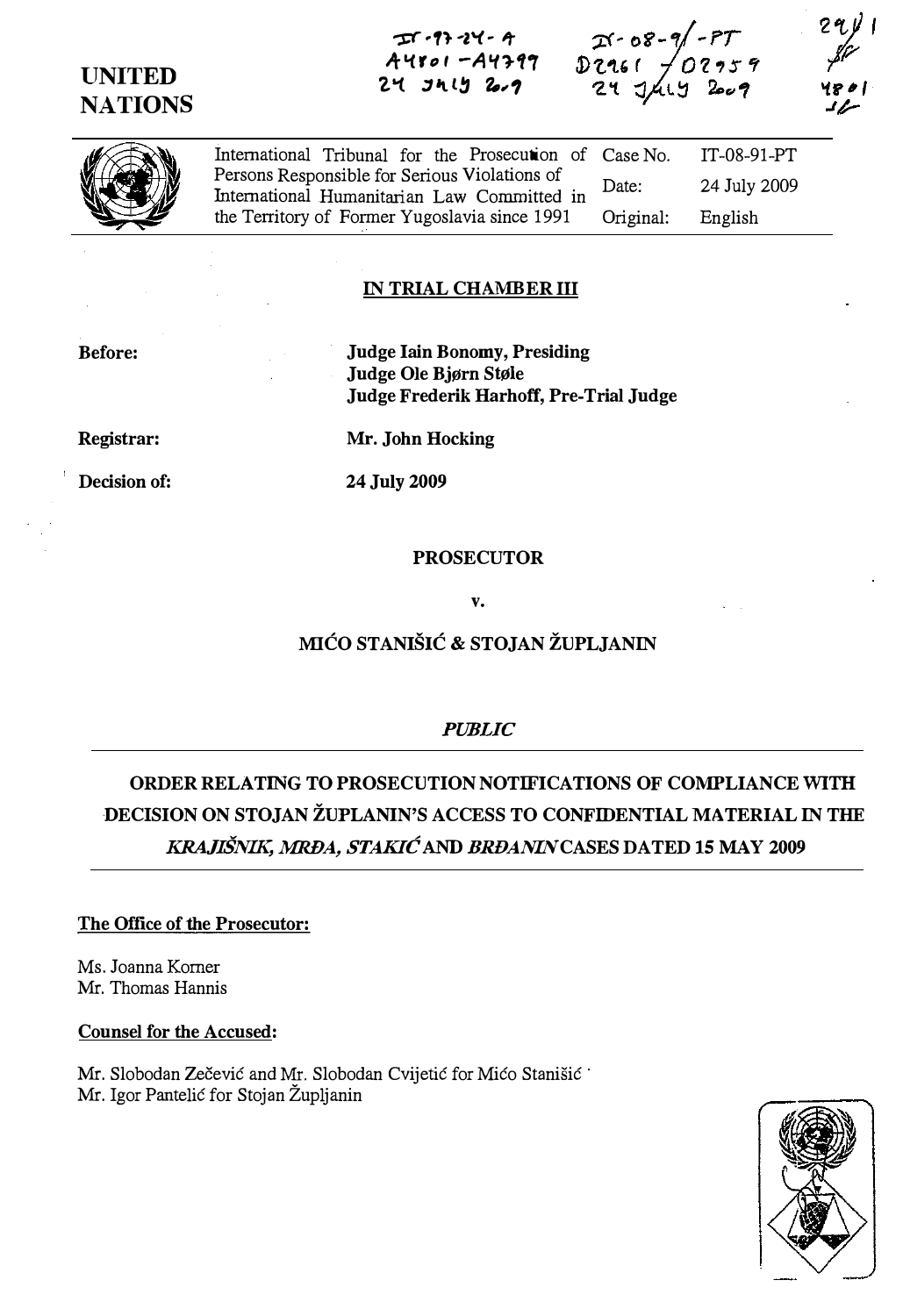Trial Chamber III of the International Tribunal for the Prosecution of Persons Responsible for Serious Violations of International Humanitarian Law Committed in the Territory of the former Yugoslavia since 1991 ("Tribunal");

BEING SEISED of the "Prosecution's Notification of Compliance with Decision RE Access by Župljanin to Krajišnik",<sup>1</sup> the "Prosecution's Notification of Compliance with Decision RE Access by Župljanin to Mrđa", the "Prosecution's Notification of Compliance with Decision RE Access by Župljanin to Stakić", and the "Prosecution's Notification of Compliance with Decision RE Access by Župljanin to Brđanin" (jointly "Prosecution Notifications"), all filed publicly with confidential annexes on 15 May 2009;

NOTING that the Prosecution seeks thereby guidance as to the disclosure of "a substantial number relating to matters which are not of an evidential nature" which it submits has no relevance to the preparation of Župljanin's defence;<sup>2</sup>

RECALLING the Trial Chamber's "Decision on Stojan Župljanin's Access to Confidential Material in the Krajišnik, Mrđa, Stakić and Brđanin Cases" ("Decision") issued on 29 April 2009, which granted Župljanin access to closed and private session transcripts, *inter partes* and under seal filings produced by the parties, and confidential and under seal exhibits in the aforementioned cases;<sup>3</sup>

CONSIDERING that the Appeals Chamber settled the question of access to an .applicant to confidential material in other proceedings before the Tribunal that may be categorised as "not of an evidential nature" and found that an applicant "will be able to better understand and make use of confidential evidentiary material..., such as exhibits and testimony transcripts, if he has access to the filings, submissions, decisions and hearing transcripts relating to that material," recalling that the applicable standard is only that there be a "good chance" that the confidential materials will materially assist the case of the party seeking access;<sup>4</sup>

1

Supplemented by the "Prosecution's Supplement to its Notifcation of Compliance with Decision RE Access by Župljanin to Krajišnik," 25 May 2009.

<sup>&</sup>lt;sup>2</sup> Prosecution's Notification of Compliance with Decision RE Access by Župljanin to Krajišnik, para 2; Prosecution's Notification of Compliance with Decision RE Access by Župljanin to Mrđa, para 2; Prosecution's Notification of Compliance with Decision RE Access by Zupljanin to Stakić, para 2; Prosecution's Notification of Compliance with Decision RE Access by Župljanin to Brđanin, para 2.

<sup>&</sup>lt;sup>3</sup> Decision, para 20.1.

<sup>4</sup> Prosecutor v. Dragomir Milošević, Case No. IT-98-29/l-A, "Decision on Radovan Karadžić's Motion for Access to Confidential Material in the Dragomir Milošević case", 19 May 2009, para ll.